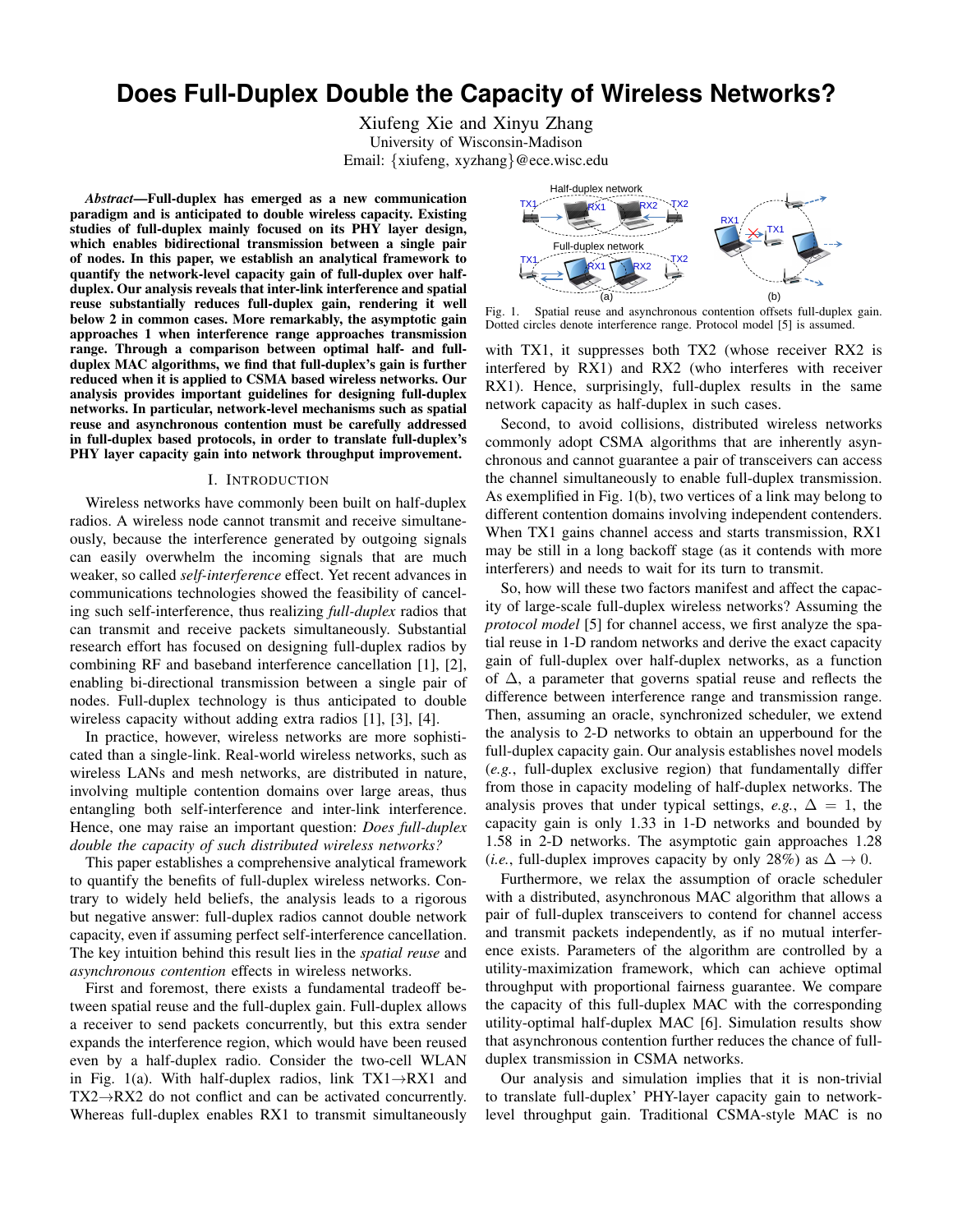

Fig. 2. Full-duplex transmission modes: (a) bidirectional transmission and (b) wormhole relaying.

longer the optimal solution for full-duplex radios due to the spatial reuse and asynchronous contention problems. Network designers need to reinvent the medium access protocols to fully exploit the potential of full-duplex communications.

The remainder of this paper is structured as follows. Sec. II introduces the background, model and motivation behind our analysis. Sec. III analyzes the capacity gain of full-duplex over half-duplex networks. Then, Sec. IV quantifies the asynchronous contention effect in full-duplex CSMA networks. Sec. V discusses related work and Sec. VI concludes the paper.

# II. BACKGROUND AND MOTIVATION

#### *A. Network model*

In this section, we present the essential models and assumptions underlying our analytical framework.

Full-duplex communications. A full-duplex radio can transmit and receive different packets at the same time. Its interferencecancellation hardware and baseband signal processors can effectively isolate the interference from transmitted signals to received ones. In practice, perfect isolation is infeasible due to RF leakage. Even with sophisticated hardware, a full-duplex link can achieve around 1.84 capacity gain compared with a half-duplex link [1]. In this paper, however, we will assume perfect full-duplex radios to isolate the PHY-layer artifacts, and focus on the network-level capacity gain instead.

From a network perspective, full duplex links can operate in two modes [1]. *Bidirectional transmission mode* (Fig. 2(a)) allows a pair of nodes to transmit packets to each other simultaneously. It is applicable to WLANs with uplink/downlink traffic, or multi-hop networks with bidirectional flows. *Wormhole relaying mode* (Fig. 2(b)) enables a receiving node to forward packets to another node simultaneously, thus accelerating data transportation in multi-hop wireless networks. Alternatively, full-duplex radios can send busy-tones while receiving, thus preventing hidden terminals [1]. Such schemes underutilize the capacity as the busy-tone contains no data, and thus they are beyond the scope of this paper.

Topology and interference model. We consider ad-hoc networks where nodes are random uniformly distributed in a region of fixed area, which can be a unit line segment in one dimension, or a unit square in two dimensions. We extend the widely adopted *protocol model* [5] to represent the adjacent link interference in full-duplex networks. Denote  $X_i$  as the location of node *i*. Any transmission from node *i* to *j* can be successful *iff*  $|X_i - X_j| \leq r$ , and  $\forall k \neq j$ ,  $|X_k - X_j| > (1 + \Delta)r$ . Here r and  $(1 + \Delta)r$  are the transmission range and interference range, respectively. In multi-hop networks, to ensure end-toend connectivity between any two nodes,  $r$  is a function of  $n$ , the number of nodes in the network, and must satisfy  $r = \Theta(\sqrt{\frac{\log n}{n}})$  [5].



(a) (b) Fig. 3. Spatial reuse in (a) half-duplex and (b) full-duplex networks. Dotted lines denote interference range.

## *B. Factors affecting the full-duplex gain*

Whereas full-duplex has the potential to double the capacity of a single pair of nodes, we identify the following networklevel factors which degrade the capacity gain when multiple contending links are entangled.

Spatial reuse. Full-duplex allows a receiver to become an active transmitter simultaneously, but this creates more interference and expands the effective spatial occupation of a pair of nodes, compared with a half-duplex link. As shown in Fig. 3(a), for a half-duplex link, the receiver is passive and another receiver of a nearby link can be placed close to it without mutual interference. Similarly, transmitters of two links can be placed close by. Hence, within the union of the transmitter and receiver's interference range, there exists a sizable fraction of space that can be reused by nodes of other links. In contrast, if full-duplex radios are employed and every node is a transmitter and receiver, then no space is reusable by other nodes (Fig. 3(b)). In other words, fullduplex cannot double the number of concurrent transmissions in a network. Therefore, *despite the doubling of single-link capacity, full-duplex sacrifices spatial reuse and consequently, may not double the network-wide capacity.*

Asynchronous contention. Wireless LANs and multi-hop networks commonly adopt the asynchronous CSMA based contention algorithms. Two vertices of a link are separated in space, and may be contending with different set of neighbors. Hence, they may have different channel status (idle/busy) at any time instance. Transitions between channel status are also inherently asynchronous due to unpredictable dynamics in each neighborhood. Even when both are idle, the two nodes cannot transmit immediately — they must respect the CSMA backoff mechanism and wait for their backoff counters to expire in order to avoid collision. And again, the backoff counters are asynchronous — a node with more contenders tends to have a larger backoff counter, and needs to wait for a longer idle period before transmission.

However, to maximize the full-duplex gain, a pair of nodes must be able to synchronize their transmissions, *i.e.*, ensuring both channels are idle and backoff counters fire at the same time. Yet such synchronization requires both nodes to be aware of each other's channel status in each time slot, which is infeasible in practice. Therefore, *when applied to real-world CSMA networks, full-duplex radios need to inevitably respect the asynchronous contention, which reduces the chance of fullduplex transmissions and the capacity gain.*

Other factors. Different transmission modes may affect fullduplex gain differently, as exemplified in Fig. 2. Assume  $\Delta = 0$ , *i.e.*, interference range equals transmission range. When wormhole relaying is applied for a single linear flow, the normalized end-to-end throughput can be  $\frac{1}{2}$  (for every 4 hops, there can be 2 transmitters), in contrast to  $\frac{1}{3}$  for half-duplex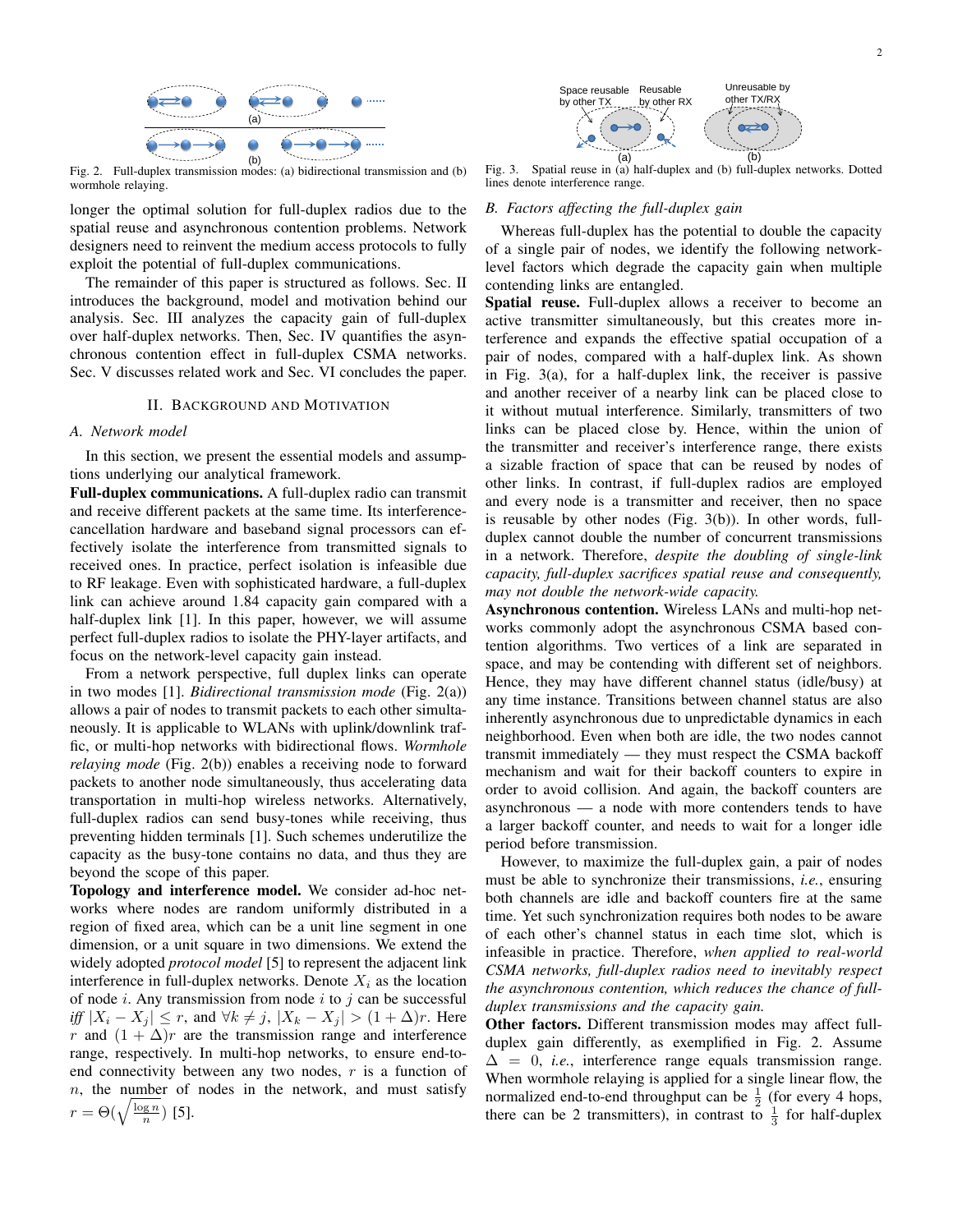nodes. Hence, wormhole relaying leads to a capacity gain of 1.5. On the other hand, bidirectional transmission mode can be applied to bi-directional flows, increasing the capacity to  $\frac{2}{3}$ , potentially doubling the capacity of two linear flows.

The case is different when  $\Delta$  varies and changes the spatial reuse accordingly. For instance, if  $\Delta = 1$ , wormhole relaying becomes infeasible as the first transmitter interferes the second transmitter's receiver, although bidirectional transmission still helps in improving end-to-end throughput of multiple flows. Therefore, *both the transmission mode and interference range parameter* ∆ *have significant impacts on the full-duplex gain.*

In what follows, we rigorously analyze the capacity gain of full-duplex over half-duplex networks by incorporating the above factors. Sec. III bounds the capacity gain assuming synchronized full-duplex transmissions. Sec. IV further relaxes the assumption with an asynchronous channel contention model.

## III. FULL-DUPLEX GAIN: ASYMPTOTIC ANALYSIS

In this section, we characterize the asymptotic capacity gain of full-duplex over half-duplex ad hoc networks, as the number of nodes  $n \to \infty$ . Each node is a source node and its destination is randomly chosen. Network capacity  $\lambda$  is conventionally defined as the maximum data rate that can be supported between every source–destination pair [5].

Let  $D$  denote the average distance between a source node and its destination,  $d$  the average distance of a hop, then the average number of hops in each end-to-end flow is  $D/d$ , and each flow requires a MAC-layer throughput of  $\lambda D/d$ . Since there are  $n$  flows in this network, total demand for MAC-layer throughput is  $n\lambda D/d$ .

Let  $N(d)$  denote the maximum number of simultaneous transmission links. It is a function of hop distance  $d$ , which affects the spatial reuse between links. Suppose the data rate of any transmission link is  $W$ , then the maximum supportable MAC-layer throughput is  $WN(d)$ . The demand for MAC-layer throughput cannot exceed the supportable amount, thus:

$$
\lambda = \frac{W}{nD} \max_{0 < d \le r} (dN(d)) \tag{1}
$$

#### *A. 1-D Chain Network*

In this section, we first derive tight capacity bounds for onedimensional full-duplex and half-duplex networks in Lemma 1 and Lemma 2, respectively. Then we characterize the fullduplex capacity gain in Theorem 1.

Similar to the model in [7], we assume all nodes are uniformly and randomly distributed within a 1-D network of unit length. Then we partition the unit length region into a set of bins. Length of each bin is  $l(n) = K \frac{\log(n)}{n}$  $\frac{f(n)}{n}$ , K is chosen to ensure that transmission range  $r \gg l(n)$ , so that a node in one bin can always reach any node in an adjacent bin. As proved in [8], as  $n \to \infty$ , there is at least one node in each bin with high probability.

Lemma 1 *The per-flow capacity of a 1-D full-duplex random network is*

$$
\lambda_F = \frac{W}{nD} \cdot \frac{2}{2 + \Delta} \tag{2}
$$

*Proof:* We treat the two full-duplex modes separately.

*(i) Bidirectional transmission mode.* Consider a full-duplex bidirectional transmission pair  $A \leftrightarrow B$  with link distance d. As shown in Fig. 4, to avoid interference, the distance between A and the right-most node of any transmission pair left to  $A \leftrightarrow B$ must be larger than  $(1 + \Delta)r$ .

*d* (1 ) *r d d* (1 ) *r A B* (1 ) *r*

Fig. 4. Exclusive region for 1-D bidirectional transmission mode.

Therefore, each transmission pair must at least occupy a line segment of length  $(1 + \Delta)r + d$ . By dividing the network size (unit length) by this minimum length, maximum number of simultaneous transmission pairs is upper bounded by  $\frac{1}{(1+\Delta)r+d}$ .

In bidirectional mode, each transmission pair can support data rate of  $2W$ . Combining Eq. (1), we have the upperbound of per-flow capacity in bidirectional mode:

$$
\lambda_B \le \frac{W}{nD} \cdot \max_{0 < d \le r} \frac{2d}{(1 + \Delta)r + d} \tag{3}
$$

From Eq. (3), we observe that when  $d = r$ , the network has the maximum throughput, which means the upperbound has the same form as Eq. (2) in Lemma 1.

For the capacity lowerbound, we constructively schedule flows following the schedule pattern in Fig.4. Note that it is a random network, and distance between any two nodes will tolerate a small disturbance of twice the bin size. Thus each transmission will travel a distance in the interval of  $[r-2l, r]$ , and the distance between two adjacent transmission pairs should be in the interval of  $[(1 + \Delta)r - 2l, (1 + \Delta)r]$ . Similar to [7], in order to make the disturbance negligible, we can choose a proper bin size  $l(n)$  which ensures transmission range  $r \gg l(n)$ , let  $K_2 = r/l(n)$ ,  $K_2$  should be a large constant, then the lowerbound becomes:

$$
\lambda_B \ge \frac{W}{nD} \frac{2(r - \frac{2}{K_2}r)}{(1 + \Delta)r + (r - \frac{2}{K_2}r)} \approx \frac{W}{nD} \cdot \frac{2}{2 + \Delta}
$$

Since this constructive lowerbound equals the upperbound, we have the per-flow capacity in Lemma 1.

*(ii) Wormhole relaying mode.* A wormhole relaying triple  $A \rightarrow$  $R \to B$  consists of 3 nodes: a half-duplex transmitter A, a fullduplex relay node  $R$ , and a half-duplex receiver  $B$ . Consider two adjacent wormhole relaying triples  $A_1 \rightarrow R_1 \rightarrow B_1$  and  $A_2 \rightarrow R_2 \rightarrow B_2$  as shown in Fig. 5. The link distance of  $A_1 \rightarrow$  $R_1$  and  $R_1 \rightarrow B_1$  equals d. To maximize spatial reuse (*i.e.*, packing the maximum number of links inside the unit length network), receivers  $B_1$  and  $B_2$  (or equivalently transmitters  $A_1$ and  $A_2$ ) must be placed adjacent to each other. In addition, the distance between relay  $R_1$  and receiver  $B_2$  must be larger than the interference range  $(1 + \Delta)r$ .



Fig. 5. Exclusive region for 1-D wormhole relaying mode.

Consequently, there can be at most one triple within any line segment of length  $(1 + \Delta)r + d$ . Since each triple contains two transmission links, every two links must occupy a line segment of minimum length  $(1 + \Delta)r + d$ , which is the same as in the bidirectional transmission mode. Then with a similar derivation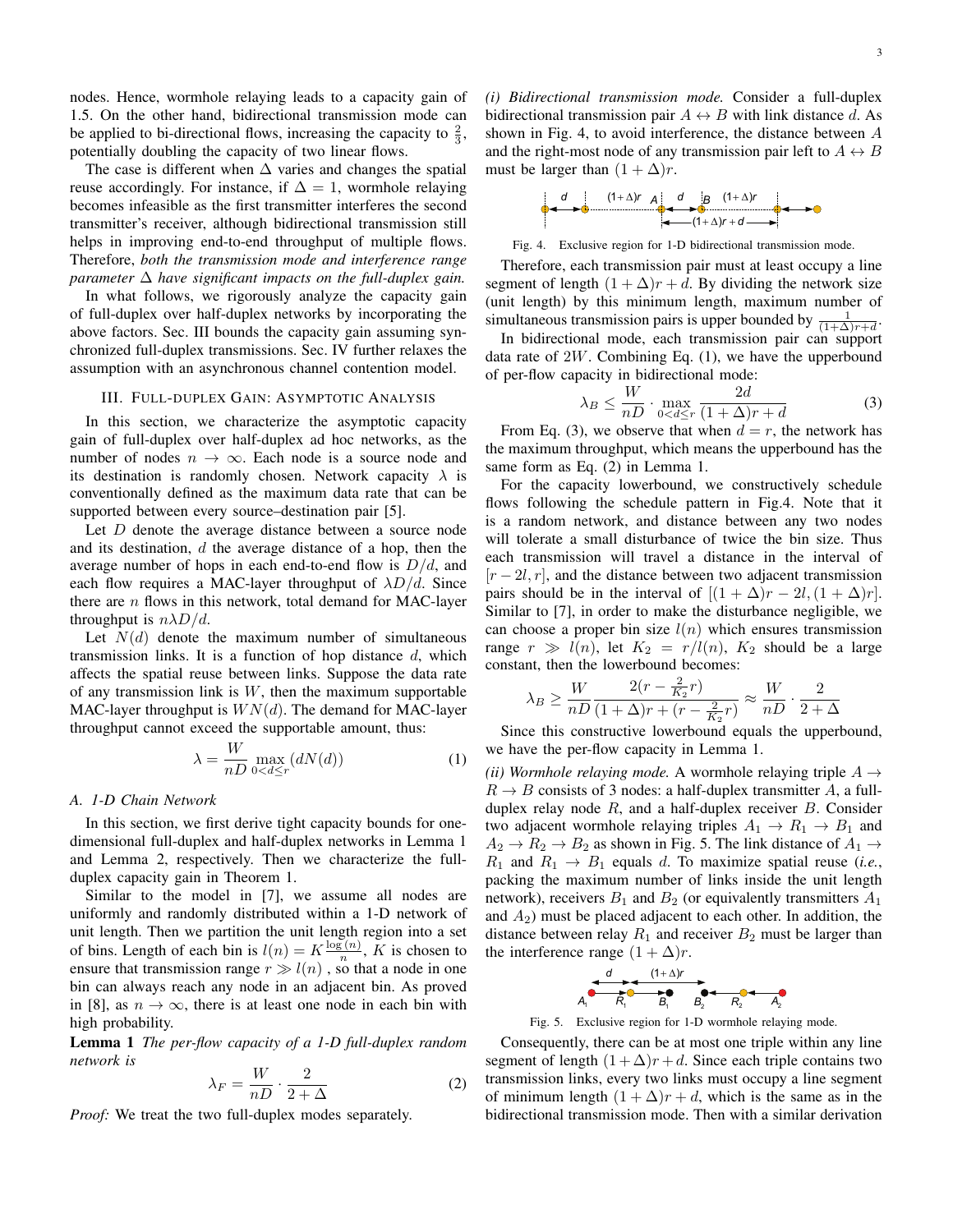as above, we can obtain the same capacity upperbound and lowerbound, which concludes the proof for Lemma 1.  $\Box$ 

We note that for each wormhole relaying triple  $A \rightarrow R \rightarrow$ B, the distance between A and B must be larger than  $(1 +$  $\Delta$ )*r* to avoid interference, *i.e.*,  $2d > (1 + \Delta)r$ . As capacity is maximized when  $d = r$ , this implies wormhole relaying can achieve the same capacity as bidirectional transmission only if  $0 \leq \Delta < 1$ , which is also the practical range for  $\Delta$  [9].

Lemma 2 *The per-flow capacity of a 1-D half-duplex random network is*

$$
\lambda_H = \frac{W}{nD} \cdot \frac{1}{1 + \Delta} \tag{4}
$$

*Proof:* For half-duplex radios, the distance between RX and TX from different transmission pairs must be larger than  $(1 + \Delta)r$ . Therefore, the minimum length of line segment occupied by each transmission pair is  $L_H = (1 + \Delta)r$ , as shown in Fig. 6.

$$
\begin{array}{c|c}\nT_1 & d & R_1 & R_2 \\
\hline\n & (1+\Delta)r & \longrightarrow\n\end{array}
$$

Fig. 6. Exclusive region for a 1-D half-duplex network.

Since each half-duplex transmission pair only contains one transmission link, the maximum number of transmission links that can be accommodated in the unit length network is:  $\frac{1}{(1+\Delta)r}$ . Combining with Eq. (1), we have the capacity upperbound of the half-duplex scheme:

$$
\lambda_H \le \frac{W}{nD} \max_{0 < d \le r} \frac{d}{(1 + \Delta)r} \tag{5}
$$

When  $d = r$ ,  $\lambda_H$  achieves its maximum, which leads to the upperbound for Eq. (4) in Lemma 2.

With a similar method as in the full-duplex case, we can construct the half-duplex lowerbound:

$$
\lambda_H \ge \frac{W}{nD} \frac{r - \frac{2}{K_2}r}{(1 + \Delta)r} \approx \frac{W}{nD} \cdot \frac{1}{1 + \Delta} \tag{6}
$$

which, combined with the upperbound, leads to Lemma 2.  $\Box$ 

Based on Lemma 1 and Lemma 2, we can obtain the fullduplex capacity gain of a 1-D random network.

Theorem 1 *The full-duplex gain of a 1-D random network is*



Fig. 7. Full-duplex gain in 1-D random networks.

*Implication:* Fig. 7 plots the full-duplex gain under varying  $\Delta$ . When  $\Delta = 0$ , the asymptotic gain is 1, even though it can be larger than 1 in certain finite cases (Sec. II-B). The gain increases with  $\Delta$  and approaches 2 as  $\Delta \rightarrow \infty$ , when the entire network falls in one contention domain. However, in the common case of  $0 \leq \Delta \leq 1$ , the gain is no larger than 1.33, far from doubling network capacity.

# *B. Full-Duplex Gain in 2-D Networks*

In this section, we bound the full-duplex capacity gain by comparing capacity upperbound of full-duplex networks and lowerbound of half-duplex networks.

*1) Exclusive region for full-duplex nodes:* We extend the classic approach [5] of deriving capacity upperbound to the fullduplex case. Network capacity is proportional to the number of simultaneous transmission links that can be accommodated. Thus an upperbound can be obtained by dividing total network area by a link's exclusive region, the area no other active transmitter or receiver can reuse.

We assume all links operate in the bidirectional transmission mode. A node is both TX and RX at the same time, hence the distance between any two nodes (except those belonging to the same bidirectional link) must be larger than interference range  $(1 + \Delta)r$ . Based on this observation, we define the exclusive region in Fig. 8, which is the union of two circles with radius  $R=\frac{(1+\Delta)r}{2}$  $\frac{(\Delta)r}{2}$ .



Fig. 8. Exclusive region for a full-duplex bidirectional transmission pair.

Under this definition, if two exclusive regions do not overlap, the distance between their nodes will be larger than  $(1+\Delta)r =$ 2R, *i.e.*, they do not interfere with each other. Conversely, if any two exclusive regions overlap, the minimum distance between two nodes from each region will be smaller than  $(1 + \Delta)r$ , resulting in interference. Therefore, *the sufficient and necessary condition for interference-free transmission in bidirectional mode is that no two exclusive regions overlap.*

*2) Capacity upperbound of 2-D full-duplex random networks:* Consider a 2-D random network where n full-duplex nodes are distributed uniformly within a  $1 \times 1$  unit square. Its capacity upperbound can be characterized as follows:

**Theorem 2** *The per-flow throughput capacity*  $\lambda_F$  *of* 2-*D fullduplex random network is upper bounded by*

$$
\lambda_F < \frac{W}{nD(1+\Delta)^2 r} \cdot \frac{4}{\pi - \arccos(\frac{1}{1+\Delta}) + \frac{\sqrt{\Delta^2 + 2\Delta}}{(1+\Delta)^2}}
$$

*for large* n*.*

*Proof:* First, we can derive the area  $S_F$  of the exclusive region defined above, with  $R = \frac{(1+\Delta)r}{2}$  $\frac{\frac{(-\Delta)}{r}}{2}$ :

$$
S_F = 2\pi R^2 - 2(R^2 \arccos(\frac{d}{2R}) - \frac{d}{2}\sqrt{R^2 - (\frac{d}{2})^2})
$$

By dividing the network area by  $S_F$ , we can derive the upperbound of the maximum number of simultaneous transmission pairs. In the bidirectional transmission mode, one transmission pair contains two transmission links, thus the maximum number of simultaneous transmission links is  $N_F = 2/S_F$ .

Then from Eq. (1), we can derive the upperbound of per-flow capacity of 2-D full-duplex random networks under a given d:

$$
\frac{2W}{nDR} \max_{0 < d \le r} \left( \frac{\frac{d}{2R}}{\pi - \arccos\left(\frac{d}{2R}\right) + \frac{d}{2R} \sqrt{1 - \left(\frac{d}{2R}\right)^2}} \right) \tag{8}
$$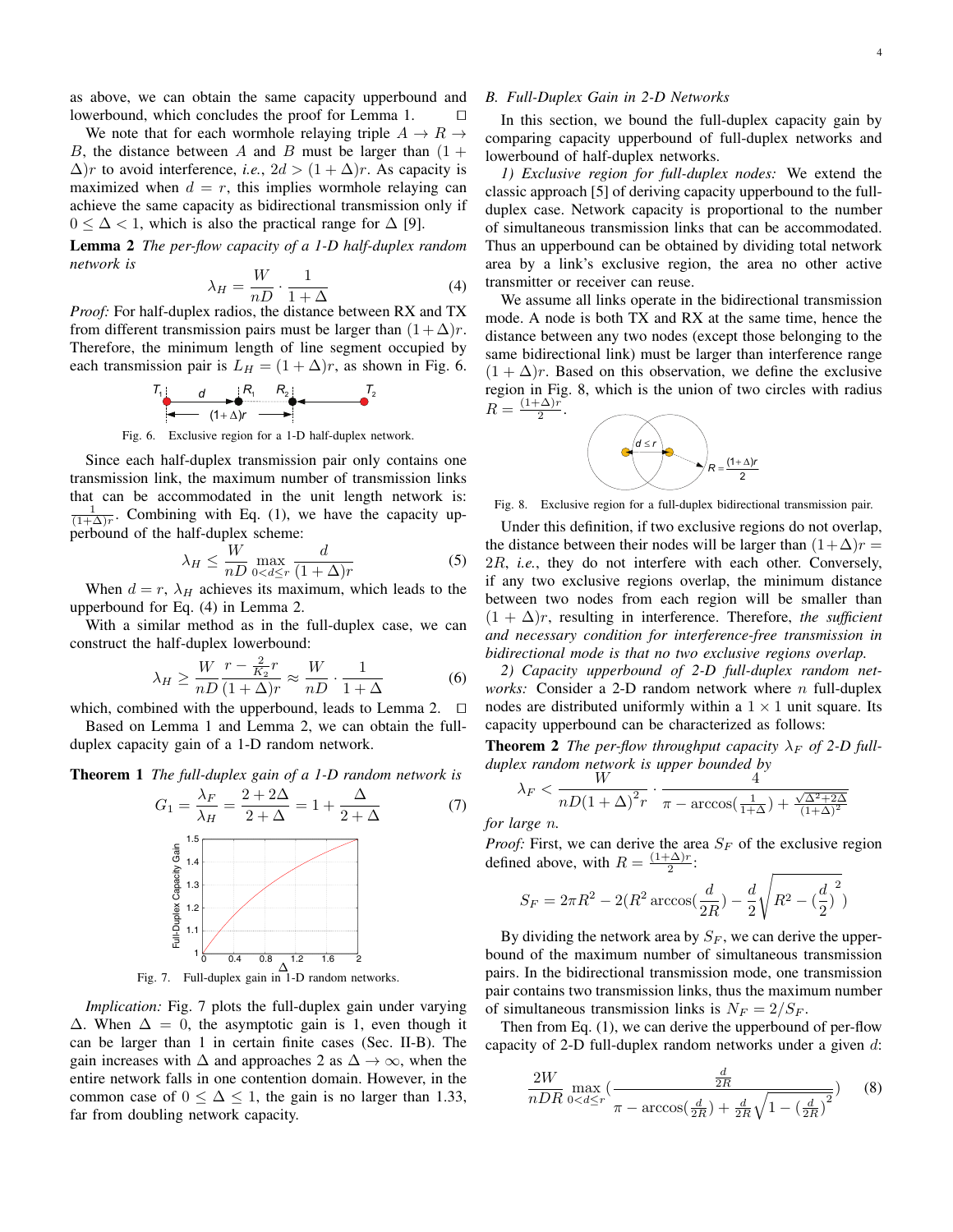Then we need to find the optimal value of d which leads to the maximum per-flow throughput  $\lambda_F$ . Let  $x = d/2R$ ,  $C =$  $\frac{2W}{nDr}$ , and  $\lambda_F = f(x)$ :

$$
f(x) = C \frac{x}{\pi - \arccos(x) + x\sqrt{1 - x^2}}\tag{9}
$$

The first order derivative of  $f(x)$  is:

$$
\frac{df(x)}{dx} = C \frac{\pi - \arccos(x) + \frac{x + x^2(2 - x)}{\sqrt{1 - x^2}}}{(\pi - \arccos(x) + x\sqrt{1 - x^2})^2}
$$
(10)

Since  $x = d/2R$ ,  $0 < x < 1$ , we have  $\frac{df(x)}{dx} > 0$ . Therefore,  $f(x)$  is a monotonic increasing function of x when  $0 < x < 1$ . Because  $x = d/2R$  and  $d \leq r$ , the network achieves maximum per-flow throughput when  $d = r$ . With this observation and Eq. (8), we can obtain the network capacity in Theorem 2.  $\Box$ 

Based on Theorem 2, combined with the connectivity requirement that  $r = \Theta(\sqrt{\log(n)/n})$ , we can obtain a capacity scaling law for random full-duplex networks:

**Corollary 1** *For a random full-duplex network,*  $\lambda_F(n)$  =  $O(1/\sqrt{n \log(n)})$  *as*  $n \to \infty$ 

This implies that full-duplex may improve network capacity by at most a multiplication factor. Its asymptotic capacity remains the same as that of a half-duplex network [5].

*3) Full-duplex gain in 2-D regular networks:* To make a fair comparison, ideally full-duplex should be evaluated against half-duplex capacity in the same topology. However, the exact capacity of a 2-D random network is always difficult to obtain. Therefore we first focus on a regular lattice network: nodes are located at junction points, and the distance between adjacent junction points equals transmission range  $r$ . With similar method for the 2-D random network, we can derive the fullduplex capacity upperbound for 2-D lattice network:

**Lemma 3** *The per-flow throughput capacity*  $\lambda_F$  *of* 2-D *fullduplex regular lattice network is upper bounded by*

1

$$
\lambda_F < \frac{2W}{nDr} \cdot \frac{1}{\sqrt{\frac{(1+\Delta)^2(\pi - \arccos\frac{1}{(1+\Delta)}) + \sqrt{\Delta^2 + 2\Delta})^2}{2}}}
$$

*for large* n*.*

*Proof:* In a lattice network, the exclusive region should contain a set of square cells with side length  $r$ . Given the necessary and sufficient condition for interference-free transmission (Sec. III-B1), we can find the area of the exclusive region  $S_F^R$ in such a network:  $S_F^R = \left[\frac{S_F}{r^2}\right] r^2$ . Since the link distance d can only be  $r$ , we can derive the full-duplex upperbound for lattice network similarly to the random network case and obtain Lemma 3.  $\Box$ 

In addition, we can obtain a lowerbound of half-duplex perflow capacity in lattice networks by constructing an achievable schedule.

**Lemma 4** *The per-flow throughput capacity*  $\lambda_H$  *of* 2-*D halfduplex regular lattice network is lower bounded by*

$$
\lambda_H > \frac{W}{nDr} \cdot \frac{1}{\left[\max(1, \sqrt{\Delta^2 + 2\Delta})(1 + \Delta)\right]}
$$
(11)

*for large* n*.*

*Proof:* A 2-D regular network is equivalent to multiple 1-D regular networks placed in parallel. To construct a feasible schedule, we divide time into slots: even slots are used to transmit data horizontally, and odd ones for vertical transmission. Thus all nodes in the network can be ensured the same chance to send data. Fig. 9 illustrates a snapshot of the constructed schedule.



Fig. 9. Half-duplex capacity lowerbound.

To avoid interference, the distance between parallel flows cannot be smaller than  $r\sqrt{\Delta^2 + 2\Delta}$ . Meanwhile, in the lattice network, the distance between two nodes cannot be smaller  $r$ . Therefore the minimum distance between parallel flows *r*. Inerefore the minimum distance between parallel flows should be max  $(r, r\sqrt{\Delta^2 + 2\Delta})$ , and there can be only one transmission in each rectangle block of side lengths  $(1 + \Delta)r$ transmission in each rectangle block or side lengths  $(1 + \Delta)r$ <br>and max  $(r, r\sqrt{\Delta^2 + 2\Delta})$ , thus the space occupied by each transmission link is: √

$$
S_H = \left\lceil \frac{\max(1, \sqrt{\Delta^2 + 2\Delta})(1 + \Delta)r^2}{r^2} \right\rceil r^2 \qquad (12)
$$

By dividing the unit square area by area of the space occupied by each transmission link, we can obtain the supportable number of simultaneous transmission links:

$$
N_H \ge \left( \left[ \max(1, \sqrt{\Delta^2 + 2\Delta})(1 + \Delta) \right] r^2 \right)^{-1} \tag{13}
$$

From Eqs. (13) and (1) we obtain the per-flow capacity lowerbound  $\lambda_H$  of 2-D lattice network in Lemma 4.  $\Box$ 

Finally, by comparing full-duplex capacity upperbound (Lemma 3) and half-duplex lowerbound (Lemma 4), we can bound the full-duplex capacity gain for 2-D lattice networks. Theorem 3 *For a 2-D regular lattice network, full-duplex capacity gain of is upper bounded by* √

$$
G_{2L} = \frac{\lambda_F}{\lambda_H} < \frac{2\left\lceil \max(1, \sqrt{\Delta^2 + 2\Delta})(1 + \Delta) \right\rceil}{\left\lceil \frac{(1 + \Delta)^2 (\pi - \arccos\frac{1}{(1 + \Delta)}) + \sqrt{\Delta^2 + 2\Delta}}{2} \right\rceil}
$$

This result implies that the upperbound of full-duplex gain  $G_{2L}$  is determined only by  $\Delta$ , and unrelated to number of nodes  $n$  or transmission range  $r$ . Fig. 10 plots the relationship between  $G_{2L}$  and  $\Delta$ .



Fig. 10. Upperbound of full-duplex gain in 2-D lattice networks.

*Implication:* In general,  $G_{2L}$  increases with  $\Delta$ , because for larger  $\Delta$ , the fraction of space reusable by neighboring links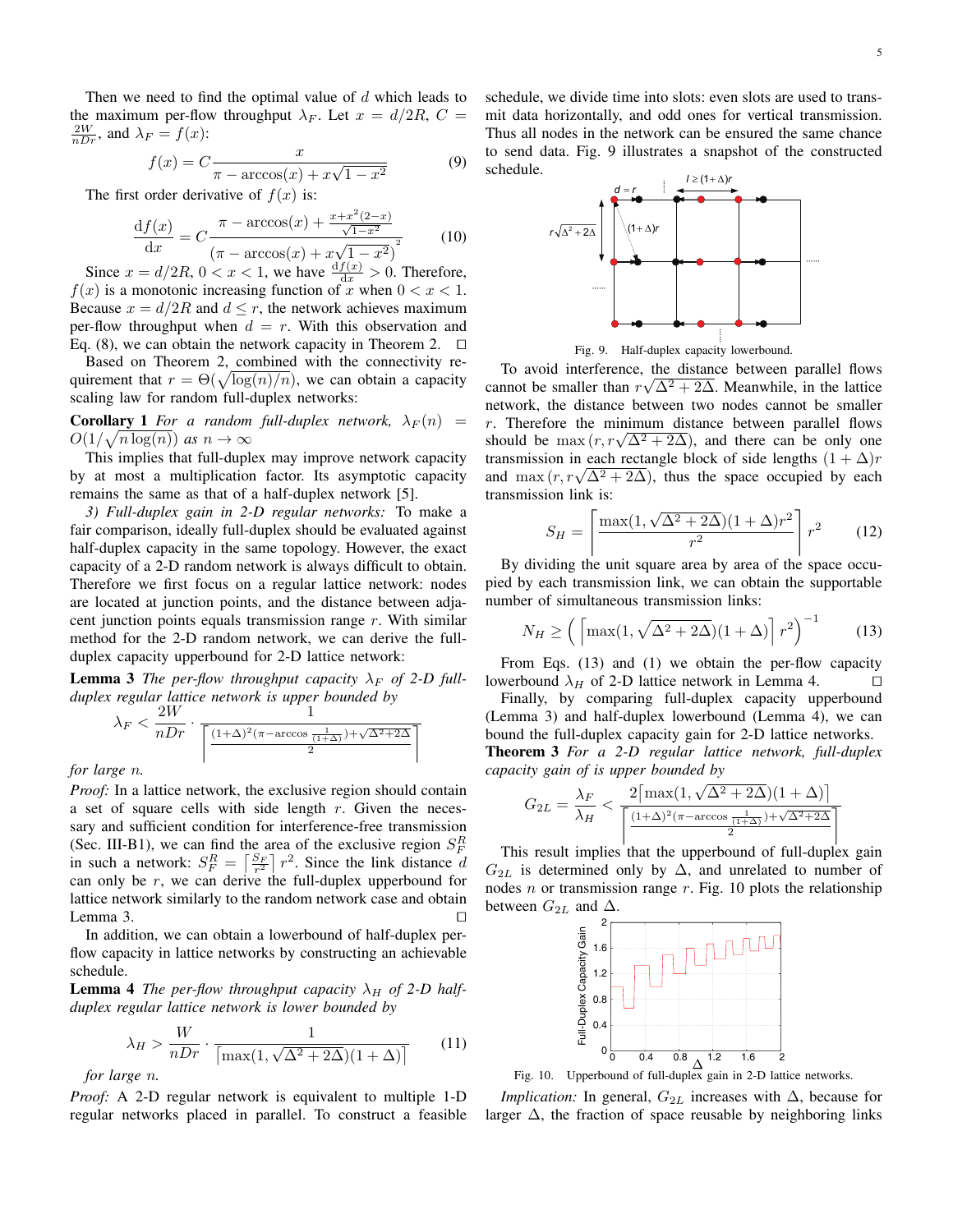decreases in half-duplex networks (as illustrated in Fig 11), and thus full-duplex advantage is more prominent. However,  $G_{2L}$  is always below 2 in the practical range of  $0 \leq \Delta \leq 1$ , which matches our intuition in Sec. II. Note that the fluctuation of  $G_{2L}$  is caused by the ceiling functions in Theorem 3. In certain cases,  $G_{2L}$  can fall below 1 when the spatial reuse effect overwhelms the benefit of full-duplex transmission.



Fig. 11. For half-duplex, with larger  $\Delta$ , a smaller fraction of space can be reused by neighboring links.

*4) Full-duplex gain in 2-D random networks:* In this section, we first construct a capacity lowerbound for 2-D half-duplex random networks, and then compare it with the upperbound in Theorem 2 in order to bound the full-duplex capacity gain.

**Lemma 5** For large n, the throughput capacity  $\lambda_H$  of 2-D *half-duplex random network is lower bounded by*

$$
\lambda_H \ge \frac{W}{nD(1+\Delta)^2 r} \tag{14}
$$

*Proof:* We can partition the network into regular cells (Fig. 12(a)), each being a square with side length  $l(n)$  =  $K\sqrt{\frac{\log(n)}{n}}$  $\frac{f(n)}{n}$ ,  $K > 1$ . As proved in [8], for large *n* with high probability there is at least one node in each cell.

Then we can construct a schedule by expanding the 1-D schedule in Lemma 2, as illustrated in Fig. 12(b). We schedule nodes along a row (or column) of cells. Multiple 1-D schedules are placed parallelly, and the distance between them must be larger than  $(1 + \Delta)r$ . Time is slotted to schedule transmissions along rows and columns, similar to the proof for Lemma 4.





As nodes are random uniformly distributed, the distance between parallel 1-D schedules has a small disturbance of twice the side length of a cell, and falls in the range of  $[(1 + \Delta)r, (1 + \Delta)r + 2l(n)]$ . In order to cancel the small disturbance caused by topology randomness, we can choose a large transmission range  $r = K_2 l(n)$ , where  $K_2$  is a large constant. Then the disturbance is negligible, and the number of simultaneous parallel 1-D schedules is lower bounded by:

$$
\frac{1}{(1+\Delta)r(n) + \frac{2r(n)}{K_2}} \approx \frac{1}{(1+\Delta)r(n)}
$$
(15)

Combining Eq. (15) with the capacity of 1-D half-duplex network in Lemma 2, we can derive the capacity lowerbound  $\lambda_H$  in Lemma 4.

From Lemma 5 we can also observe that this constructive lowerbound follows the scaling law in [5]. By synthesizing Theorem 2 and Lemma 5, we can easily prove:

Theorem 4 *The full-duplex capacity gain of a 2-D random network is upper bounded by*

$$
G_{2R} = \frac{\lambda_F}{\lambda_H} < \frac{4}{\pi - \arccos(\frac{1}{1+\Delta}) + \frac{\sqrt{\Delta^2 + 2\Delta}}{(1+\Delta)^2}} \tag{16}
$$

*for large* n*.*

*Implication:* Similar to regular networks, the upperbound of full-duplex gain in random network depends on  $\Delta$ . Fig. 13 plots  $G_{2R}$  as  $\Delta$  varies. Under a typical setting of  $\Delta = 1$ ,  $G_{2R}$  is only 1.58, and approaches 1.28 as  $\Delta \rightarrow 0$ , *i.e.*, transmission range approaches interference range. Note that in practical wireless networks,  $\Delta$  can be very close to 0, especially for links with low bit-rate (and thus longer transmission range) [9].



Fig. 13. Upperbound of full-duplex gain in 2-D random networks.

# IV. FULL-DUPLEX GAIN UNDER ASYNCHRONOUS **CONTENTION**

In this section, we introduce a full-duplex MAC that conforms to the asynchronous contention mechanism of practical CSMA networks. We first describe the protocol operations, and then build a distributed optimization framework that adapts the operations to achieve optimal network throughput. We will compare the capacity of this full-duplex MAC with an optimal half-duplex MAC.

# *A. Full-duplex MAC: model and protocol*

The proposed full-duplex MAC retains primitive operations (*e.g.*, carrier sensing and backoff) of the widely-adopted 802.11 MAC, but with two features specific to full-duplex: *(i)* While in receiving mode, a receiver can continue sensing its channel status [10]. It marks a busy channel if the channel is occupied simultaneously by nodes *other than its own transmitter. (ii)* While in receiving mode, a receiver can transmit back to the sender if it senses an idle channel and finishes backoff. Here we only consider the bidirectional transmission mode.

Fig. 14 illustrates a typical channel contention procedure for the full-duplex MAC. As the transmitter and receiver's MAC operations cannot be synchronized, they need to contend for channel access independently. Full-duplex opportunity occurs only when their transmissions overlap. The contention procedure is similar to 802.11 CSMA, except that each pair of transmitter/receiver are aware that they do not interfere with each other. Specifically, before transmission, a node needs to sense the channel for a DIFS duration [11]. After sensing an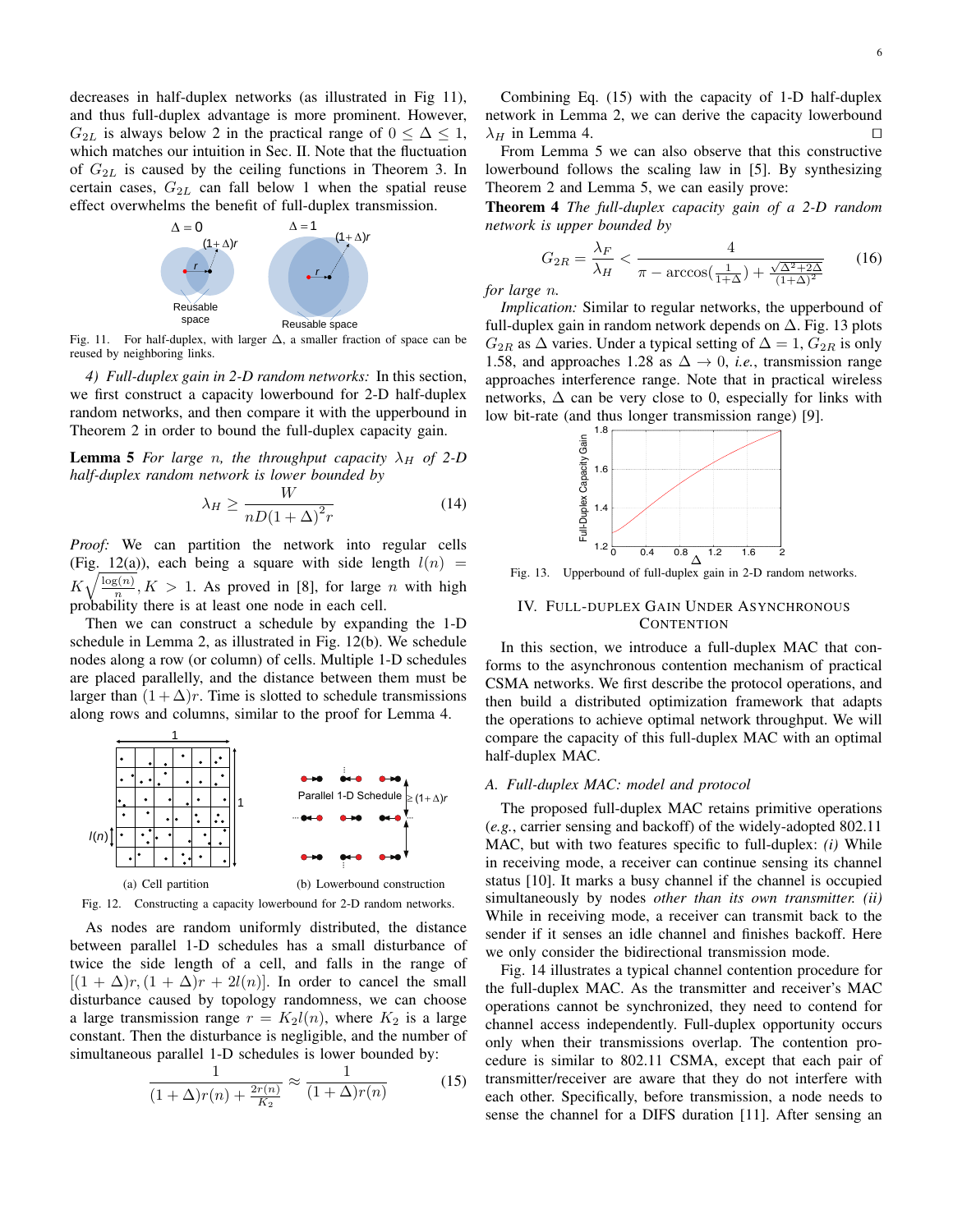

idle channel, it starts backoff and waits for an additional idle duration of B time slots, with B randomly chosen from [0, *CW*]. It freezes the backoff if the channel becomes busy again, and resumes otherwise. Upon completing the backoff, it begins transmission immediately. *CW*, the *backoff window size*, is reset to *CW*min upon each successful transmission, and doubled upon failure until reaching a maximum value of  $CW_{\text{max}}$  [11].

To ensure a *fair comparison* between half-duplex and fullduplex network *capacity*, we assume perfect carrier sensing for both, *i.e.*, a transmitter is aware of all other transmitters that can interfere with its receiver. This complies with the protocol model, which assumes no hidden terminal and exposed terminal problems.

In practical half-duplex networks, hidden terminals can be significantly reduced using the RTS/CTS message exchange before data transmission [9]. Exposed terminal problem can be solved approximately by building a conflict graph offline [12], which specifies the interference relation between links. Similar mechanisms can be applied to full-duplex networks. To realize RTS/CTS for full-duplex bidirectional transmission, an active transmitter should be able to decode RTS requests from the receiver. If the transmitter is not disrupted by strong interferers to the  $RX \rightarrow TX$  link, then it can temporarily suspend its data transmission, and feeds back a CTS packet to the RX instead. RX then starts transmission and TX resumes its transmission. To combat the exposed terminal, an offline conflict graph can be used, similarly to half-duplex networks [12]. Even if two transmitters can sense each other, they can still send packets concurrently if their mutual interference is much weaker compared with the signal strength at the receiver of each.

# *B. Utility-optimal full-duplex MAC: optimization formulation and distributed solution*

We consider the problem of optimizing MAC-layer throughput capacity for a network containing a given set  $\Gamma$  of links that run the above asynchronous contention protocol. Every link is a single-hop connection and has a counterpart of reverse direction, thus  $|\Gamma|$  is an even number and the number of nodes equals  $|\Gamma|$ . Denote S as the set of independent sets (each is a subset of non-interfering links within Γ). In full-duplex mode, a link and its reverse counterpart can belong to the same independent set. At any time instance, the set of transmitting links correspond to one independent set. A MAC scheduling algorithm can be characterized by  $\pi_s$ , the fraction of time each independent set  $s \in S$  is scheduled. Each link e may appear in multiple independent sets, and its throughput  $\rho_e$  equals the sum time of all these sets. Our objective is to map the above asynchronous contention protocol to such a scheduling algorithm, and optimize its parameters to maximize network throughput subject to a fairness constraint. This is equivalent to a utility optimization problem:

$$
\max \sum_{e \in \Gamma} U(\rho_e) \tag{17}
$$

s.t. 
$$
\rho_e \le \sum_{e \in s, s \in \mathcal{S}} \pi_s, \forall e \in \Gamma
$$
 (18)

$$
\sum_{s \in S} \pi_s = 1 \tag{19}
$$

When  $U(\rho_e) = \log(\rho_e)$ , the objective is proven to achieve optimal throughput with proportional fairness guarantee [6] among  $\forall e \in \Gamma$ . Similar to half-duplex networks, finding the optimal schedule is an intractable problem. However, the problem can be approximately solved by replacing the objective function with:

$$
\max \quad V \sum_{e \in \Gamma} U(\rho_e) - \sum_{s \in \mathcal{S}} \pi_s \log(\pi_s) \tag{20}
$$

where  $V$  is a positive constant. Because

 $-\sum_{s\in\mathcal{S}}\pi_s\log(\pi_s) \leq \sum_{s\in\mathcal{S}}|\mathcal{S}|^{-1}\log(|\mathcal{S}|) = \log(|\mathcal{S}|)$ , it can be easily seen that the approximation deviates from the optimum by at most  $\frac{\log(|\mathcal{S}|)}{V}$ , which is negligible for large V. In what follows, we derive a distributed asynchronous MAC by solving the approximated optimization problem, using a subgradient method in a similar manner to the utility-optimal half-duplex MAC in [6].

The above approximated optimization (20) can be easily proven to be convex, and its Lagrangian is:

$$
L(\rho, \pi, q, \beta) = V \sum_{e \in \Gamma} U(\rho_e) - \sum_{s \in \mathcal{S}} \pi_s \log(\pi_s)
$$
  
+  $q_e \sum_{e \in s, s \in \mathcal{S}} \pi_s - q_e \rho_e - \beta (\sum_{s \in \mathcal{S}} \pi_s - 1)$  (21)

with dual variables  $q_e$  and  $\beta$ . By solving the KKT condition following a similar procedure to [6], we can obtain the optimal values of  $\beta$  and  $\pi_s$  as:

$$
\beta^* = \log \left( \sum_{s \in \mathcal{S}} \exp(\sum_{e \in s} q_e) \right) - 1 \tag{22}
$$

$$
\pi_s^* = \frac{\Pi_e \exp(q_e)}{\sum_{s \in \mathcal{S}} \Pi_{e:e \in s} \exp(q_e)}\tag{23}
$$

In addition, a subgradient of the dual variable  $q_e$  is:

$$
\dot{q}_e = \left[ (V/q_e) - \sum_{s:s \in \mathcal{S}, e \in s} \pi_s \right]^{Q_r} \tag{24}
$$

where  $Q_r$  denotes the projection to  $[q_{\min}, q_{\max}]$ , the range of  $q_e$ . The dual variable  $q_e$  can be interpreted as a virtual queue for each link. The subgradient adaptation (24) converges to the optimal  $q_e$  for the utility optimization problem (20) [6]. More importantly, it is fully distributed for each link e. Suppose time is divided into frames, each starting when a packet is generated or successfully transmitted. In each frame, a link e only needs to observe the number of successful transmissions (which accounts for the term  $\sum_{s:s\in\mathcal{S},e\in s}\pi_s$ ), and adapt  $q_e$ following (24).

It has been proven that, by running a CSMA protocol with packet generation rate  $p_e$  for each link e and exponentiallydistributed packet duration with mean  $\mu_e$ , the stationary distribution of  $\pi_s$  is [13]:

$$
\pi_s = \frac{\Pi_e p_e \mu_e}{\sum_{s \in \mathcal{S}} \Pi_{e:e \in s} p_e \mu_e} \tag{25}
$$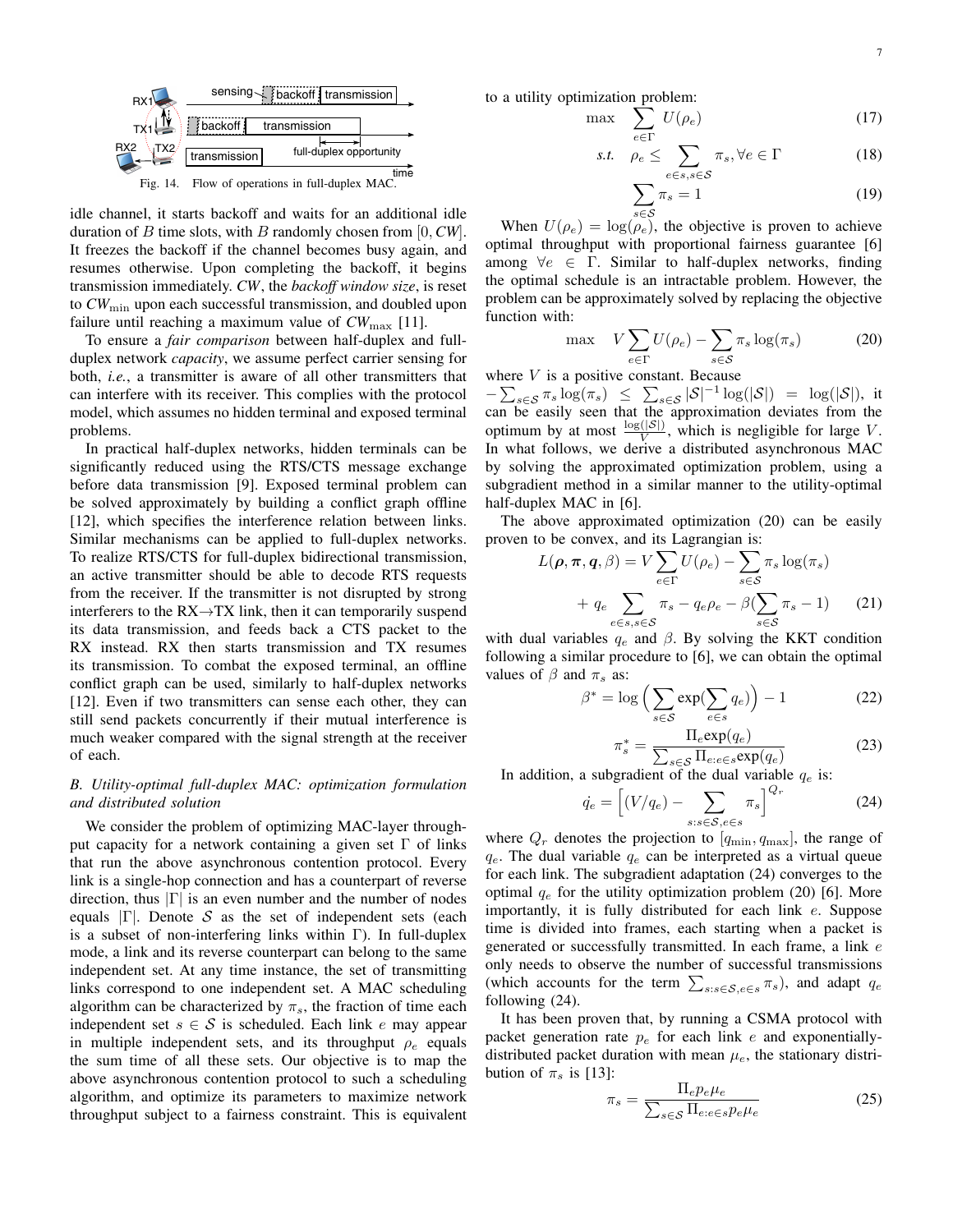# Algorithm 1 Utility-maximizing full-duplex CSMA.

- 1. For each time frame, generate a packet with probability  $p_e$  and exponentially distributed duration (in terms of the number of slots) with mean  $\mu_e$ .
- 2. Continuously run the full-duplex CSMA/CA protocol in Sec. IV-A.
- 3. if transmission completes or new packet arrives then
- 4. Update  $q_e$  according to:
- 5.  $q_e \leftarrow q_e + \alpha (V/q_e K_e)^{Q_r}$
- 6. Set  $p_e$  and  $\mu_e$  according to  $p_e\mu_e = \exp(q_e)$  endif
- 7. goto 1.

Thus, to achieve optimal utility using CSMA, it is sufficient to adapt  $q_e$  and set  $p_e$  and  $\mu_e$  in each time frame such that  $\exp(q_e) = p_e \mu_e$  (c.f., Eq. (23)). With this observation, we obtain the adaptive CSMA Algorithm 1 for each full-duplex link. Here  $\alpha$  is a small step size, and  $K_e$  the number of served packets in the time frame. The algorithm essentially controls the rate of each link in order to achieve the optimal utility when combined with the underlying full-duplex CSMA contention algorithm that avoids collision. Note that  $Q_r$  can be defined according to practical values of  $\mu_e$  and  $\lambda_e$  in 802.11 networks.

# *C. Full-duplex gain: experimental simulation*

We compare the achievable capacity of the above full-duplex CSMA algorithm with a utility-optimal half-duplex algorithm [6] which is derived from an optimization framework similar to (17), but does not allow a receiver to sense or transmit while receiving packets. Both algorithms are implemented in a C++ based discrete event simulator with MAC/PHY parameters (*e.g.*, time slot, CW range) consistent with 802.11g [6]. All links are assumed to have a capacity of 6Mbps without rate adaptation. By default  $\Delta$  equals 1. We consider two types of topologies: *(i)* Multi-cell WLANs with varying link distance and bipolar Poisson distribution of nodes [14]. APs' locations follow Poisson distribution with a given density, and each AP is paired with a client in a random direction with a given distance d. *(ii)* Ad-hoc networks with random uniform distribution of node locations in a fixed 2-D area. Given node density (average number of neighbors within transmission range), the topology generator keeps random trials until obtaining a topology where all nodes are connected. Without loss of generality, each node is paired with one neighbor for bidirectional transmission, and MAC-layer capacity (total throughput of all links) is used as performance metric.

Effects of asynchronous contention. We study the asynchronous contention effect (Fig. 1(b)) by simulating the above utility-optimal CSMA in an ad-hoc network with 100 nodes, density 6. Fig. 15(a) shows the distribution of the number of concurrent transmitters over  $10^5$  time slots. Due to asynchronous contention, bidirectional links often cannot be scheduled concurrently. Coupled with the effects of spatial reuse, full-duplex results in only  $1.47\times$  average gain over half-duplex mode.

One may argue that the contention overhead can offset the improvement of concurrency owing to full-duplex. Fig. 15(b)



Fig. 15. Distribution of the number of concurrent transmitters in each slot: (a) utility-optimal, distributed, asynchronous CSMA; (b) oracle scheduler that randomly picks transmitters (no contention overhead).



plots the results of an oracle, round-based scheduler with no contention overhead. In each slot, it randomly selects transmitters who do not interfere those links already selected, until no more transmitters can be selected. This scheduler better leverages the full-duplex advantage and improves concurrency, but the capacity gain is still far below 2, as transmitters are still selected asynchronously, and the effect of spatial reuse persists.

Capacity gain. Fig. 16 plots the distribution of throughput gain over all 100 links. The utility-optimal, proportionally fair scheduler allocates throughput quite differently for halfand full-duplex networks. Whereas some links receive  $2.5\times$ throughput gain, others' throughput may be reduced when using full-duplex. The average throughput gain of all links is 1.46. With respect to the Jain's fairness index [6], half- and fullduplex has a fairness index of 0.58 and 0.56, respectively, which are comparable. Overall, full-duplex provides certain capacity gain without noticeable sacrifice of fairness, but again, the gain is well below 2.

Effects of  $\Delta$ . Our prior analysis identifies  $\Delta$ , the excess of interference range over transmission range, as a key parameter governing the full-duplex gain. Fig. 17 plots the mean throughput gain under varying  $\Delta$  (error bars show the *std.* over 100 random topologies). Consistent with our theoretical analysis, the gain increases as  $\Delta$  increases. But under practical settings, *e.g.*,  $\Delta \leq 1$ , the gain is far below 2, and is below the theoretical upperbound predicted in Sec. III-B. This essentially verifies our analytical models, and shows the asynchronous contention further offsets the full-duplex gain in practical, largescale wireless networks.

Effects of traffic locality in WLANs. In multi-cell wireless LANs, a client can arbitrarily approach the AP, thus confining the transmissions to a local area and reducing spatial reuse advantage of half-duplex networks. Fig. 18 evaluates this effect by varying the AP-client distance in a 50-cell network. When the link distance (normalized *w.r.t.* transmission range) is close to 0, half-duplex networks cannot leverage the spatial reuse advantage. Full-duplex opportunities abound and rise the capacity gain close to 2. However, in the common cases with link